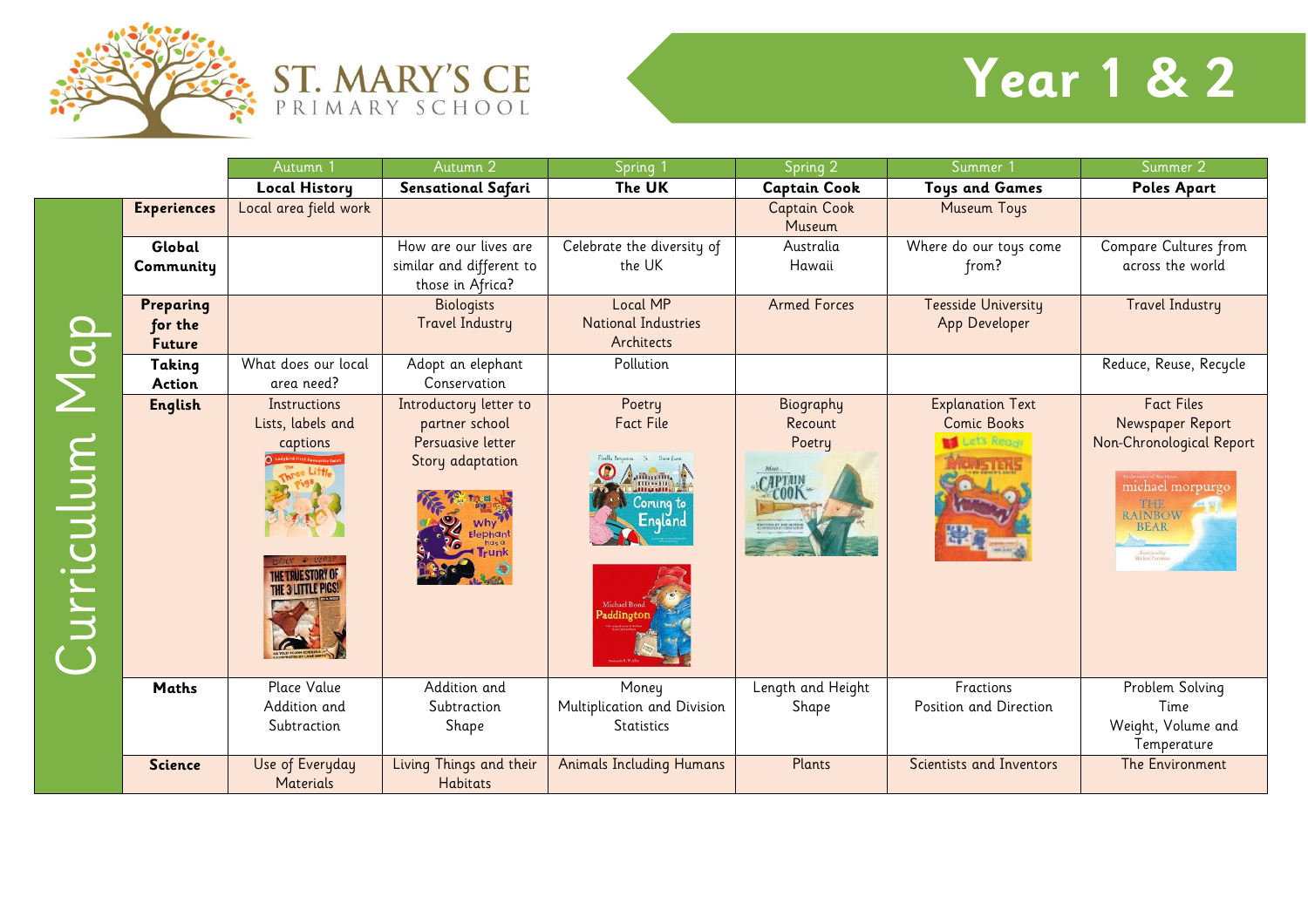| Religious                       | Who do Christians<br>say made the world?                                                                   | Why does Christmas<br>matter to Christians?                                                                                                                                                                         | What is the good news<br>Christians believe Jesus                                                                                                                                                                                                                                                                                                                                                                                                                                       | Why does Easter<br>matter to Christians?                                                                                                                                                                                                                                                                                                                                                                                                                                                            | How should we care for the<br>world and for others and               | Who is a Muslim and what<br>do they believe?                                                                                                                                                                                                                                                                                                                                                                                                                                                                                                                                                                                 |
|---------------------------------|------------------------------------------------------------------------------------------------------------|---------------------------------------------------------------------------------------------------------------------------------------------------------------------------------------------------------------------|-----------------------------------------------------------------------------------------------------------------------------------------------------------------------------------------------------------------------------------------------------------------------------------------------------------------------------------------------------------------------------------------------------------------------------------------------------------------------------------------|-----------------------------------------------------------------------------------------------------------------------------------------------------------------------------------------------------------------------------------------------------------------------------------------------------------------------------------------------------------------------------------------------------------------------------------------------------------------------------------------------------|----------------------------------------------------------------------|------------------------------------------------------------------------------------------------------------------------------------------------------------------------------------------------------------------------------------------------------------------------------------------------------------------------------------------------------------------------------------------------------------------------------------------------------------------------------------------------------------------------------------------------------------------------------------------------------------------------------|
| <b>Education</b>                |                                                                                                            |                                                                                                                                                                                                                     | brings?                                                                                                                                                                                                                                                                                                                                                                                                                                                                                 |                                                                                                                                                                                                                                                                                                                                                                                                                                                                                                     | why does it matter?                                                  |                                                                                                                                                                                                                                                                                                                                                                                                                                                                                                                                                                                                                              |
| <b>History</b> and<br>Geography | <b>History</b><br>Our local area<br>Local fieldwork<br>Homes from different<br>periods<br><b>Materials</b> | Geography<br>Locating countries/<br>continents/oceans/seas<br>Drawing maps and<br>keys<br>Compare life in Kenya<br>Understand<br>geographical<br>similarities and<br>differences of human<br>and physical geography | Geography<br><b>Rivers and Landmarks</b><br>Use maps, atlases and<br>globes to locate UK<br>countries and capitals.<br>Use simple compass<br>directions to describe UK<br>countries.<br>Using aerial maps to<br>locate UK rivers.<br>Identify local landmarks,<br>rivers and bridges (as well<br>as those found in London).<br>Plot the route of a river<br>and learn how it connects<br>to the sea.<br>Discuss rivers around the<br>world and identify human<br>and physical features. | History<br>Lives of significant<br>individuals in the<br>past who have<br>contributed to<br>national and<br>International<br>achievements. Some<br>should be used to<br>compare aspects of<br>life in different<br>periods<br>Geography<br>Identify the location<br>of hot and cold areas<br>of the world in<br>relation to the<br>Equator and the<br>North and South<br>Poles<br>Use locational and<br>directional language,<br>to describe the<br>location of features<br>and routes on a<br>map. | How have toys changed in<br>living memory and beyond?                | Identify seasonal and daily<br>weather patterns in the<br>United Kingdom and the<br>location of hot and cold<br>areas of the world in<br>relation to the Equator<br>and the North and South<br>Poles<br>Use world maps, atlases<br>and globes to identify the<br>United Kingdom and its<br>countries, as well as the<br>countries, continents and<br>oceans of the world<br>Can describe the different<br>types of weather in<br>different parts of the<br>world.<br>Identify the location of hot<br>areas of the world in<br>relation to the Equator<br>Can offer simple reasons<br>why human activity might<br>be harmful. |
| Art and<br>Design<br>Technology | Landscapes and<br>Cityscapes                                                                               | <b>Colour Mixing</b><br>Tints and tones<br>Colour wash                                                                                                                                                              | <b>Stable Structures</b><br><b>Bridges and Buildings</b>                                                                                                                                                                                                                                                                                                                                                                                                                                | Line, Tone, Form and<br>Texture                                                                                                                                                                                                                                                                                                                                                                                                                                                                     | Design, make and evaluate<br>a toy for children.<br>Wheels and Axels | Textiles<br>Templates and joining<br>techniques- design and                                                                                                                                                                                                                                                                                                                                                                                                                                                                                                                                                                  |